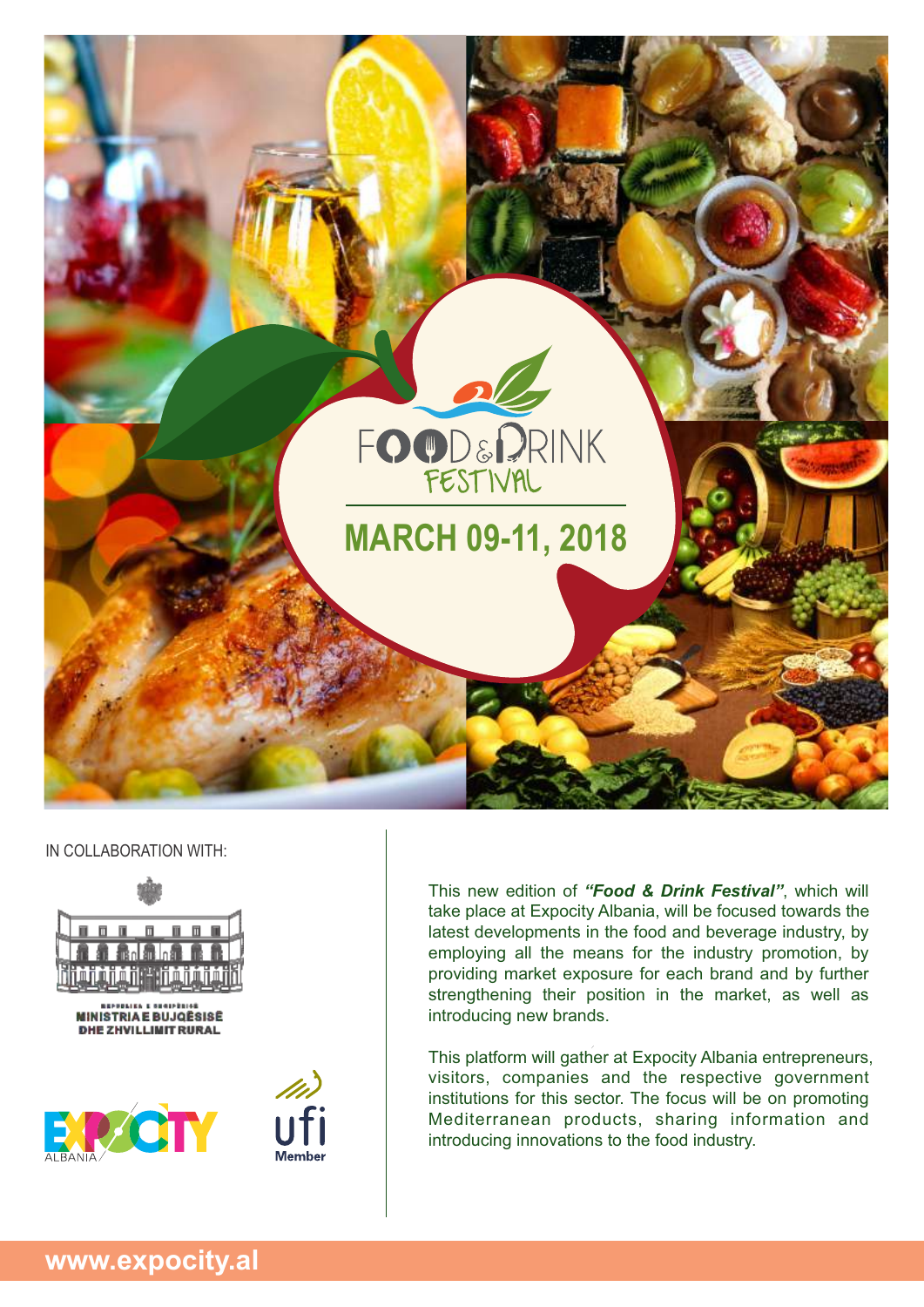

*"Food & Drink Festival"* will be held under the motto *"Eat. Drink. Educate"*, organized not merely as a trade exhibition, but also as an interactive space for conferences, seminars, trainings, food tastings and celebrations. Three different days dedicated to the fourth sense, *"Taste"*, where the food and beverage companies will be facing their direct consumers as well as their competitors. The key objective of the *"Food & Drink Festival"* is to promote culinary delights. As such there will be many product tasting events, well-known nutritionists will be giving healthy eating advice, in addition to other activities targeting a broader audience.

## **PARTICIPATE TO THE "FOOD & DRINK FESTIVAL"**

Whether you are a business or a consumer, the Food & Drink Festival is a must attend and cannot be missed. This fair has established a tradition as a promotion and trading platform, where visitors can obtain important information on a variety of goods and products for many brands, can purchase products etc.



## **EXHIBITORS**

Participants at the "Food & Drink Festival" will be representatives of Albanian and foreign companies that produce, process, export and import categorized food products:

- · Organic Foods
- · Meat and meat products
- · Olive Oil
- · Diary products
- · Eggs
- · Tea & Coffee
- · Spirits, Beer, Wine etj.
- · Bakeries
- · Mineral Water
- · Honey
- · Fish and Seafood
- · Pastries

· Supermarket chains

- · Snack foods & crisps
- · Baby Food
- · Restaurants
- · Spices & Ingredients
- · Preserved Foods
- · Frozen Foods
- · Non-alcoholic beverages
- · Publishing House and
- Magazines
- · Catering
- · Franchise foods

Why you should participate:

- **Strengthen your market position towards your competitors**
- Optimize your sales and communication channels
- Build new partnerships and explore opportunities to expand your business
- · Be informed on the latest food & drink industry trends and news
- · Participate in forums and workshops, B2B meetings, info sessions
- Participate in the conference/ forum taking place during the event
- Present and test the latest products to the consumers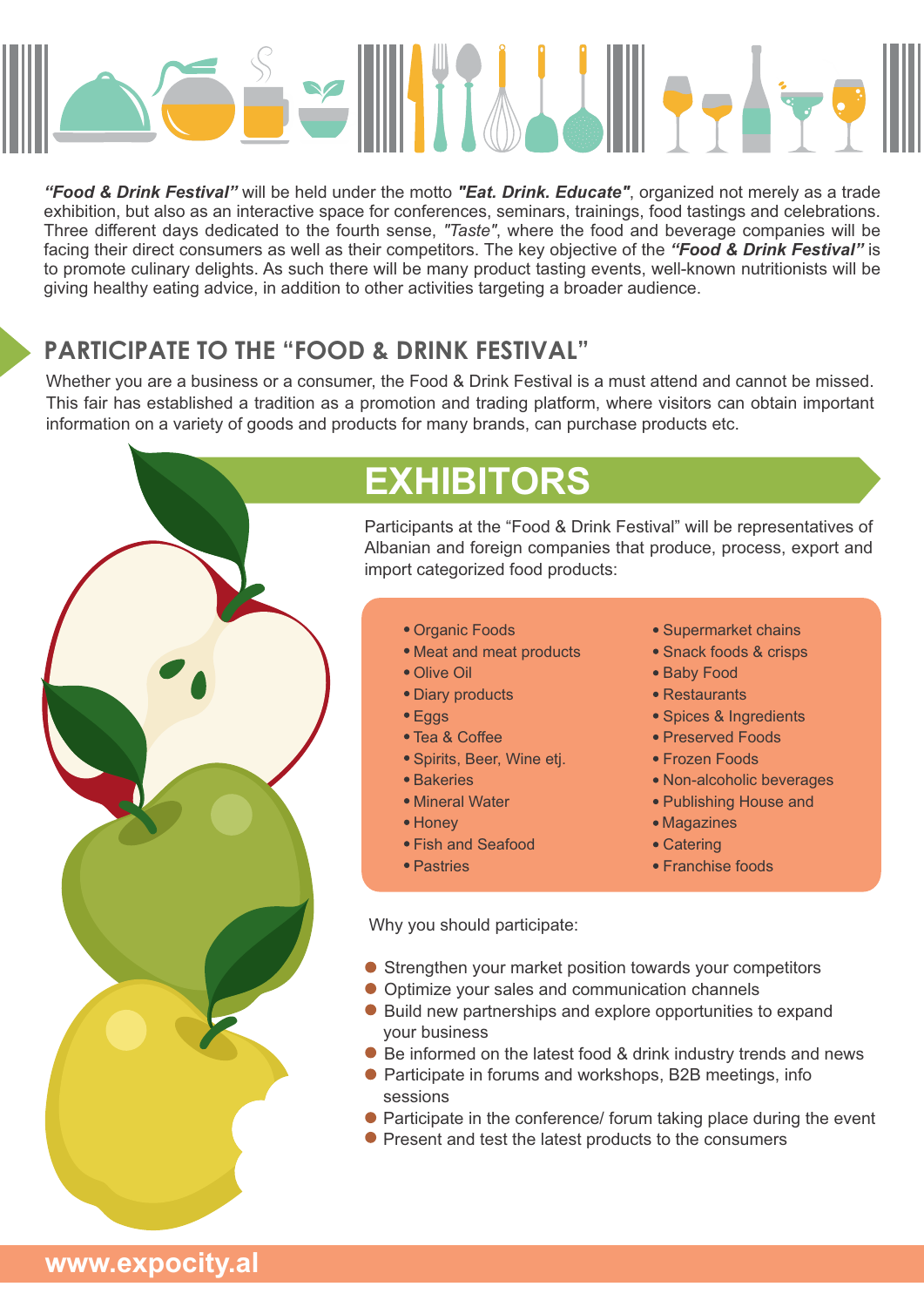# **WELCOME TO THE FOOD & DRINKS FESTIVAL!**

### *As a Visitor, at Food & Drink Festival you will find:*

- Special Offers on different products and services
- Various tasting events
- Opportunities to establish contact and build relationships or partnerships with new suppliers, producers etc.
- Potential expansion of existing product lines.

### *Visitor Profile*

- Retailers
- **Traditional Food Markets**
- Pastry & Bakery Shops
- **Meat & Fish Suppliers**
- **Organic Products Store**
- Catering
- Wine Tasting Bars
- Consumers
- · Restaurants, Hotels, Inns
- Spirits Stores
- Coffee Shops
- Bread Bakeries
- · Chefs de Cuisine
- Sommeliers



# **EVENTS**

During the third edition of Food & Drink Festival, a new dynamic format will be presented to the exhibitors and visitors, offering a wide range of interesting activities. In the course of three days, the Festival will be organized in three different dedicated areas, where participants will enjoy the possibility of happy hours tasting food and drinks.

*"Spring Festival"* area dedicated to restaurants,where renowned Chefs will be show-cooking live, and serving their best recipes to the visitors.

*"Party Zone"* area dedicated to beverage companies offering wine, beer and cocktails tasting. This area will also offer themed parties organized by each brand.

*"Info zone"* special area offering information about nutrition and healthy eating habits. Organic Food companies will present their food education programs, alongside nutritionists.

The following activities will be held during the Food & Drinks Festival:

- Show-Cooking with famous Chefs
- **Innovative Products Tasting Show**
- · Wine Tasting with famous Sommeliers
- · Conference and Forum held by Industry Institutions and representatives
- **Dinner Party organized by Companies**
- Collaboration & Participation of TV Cooking Shows